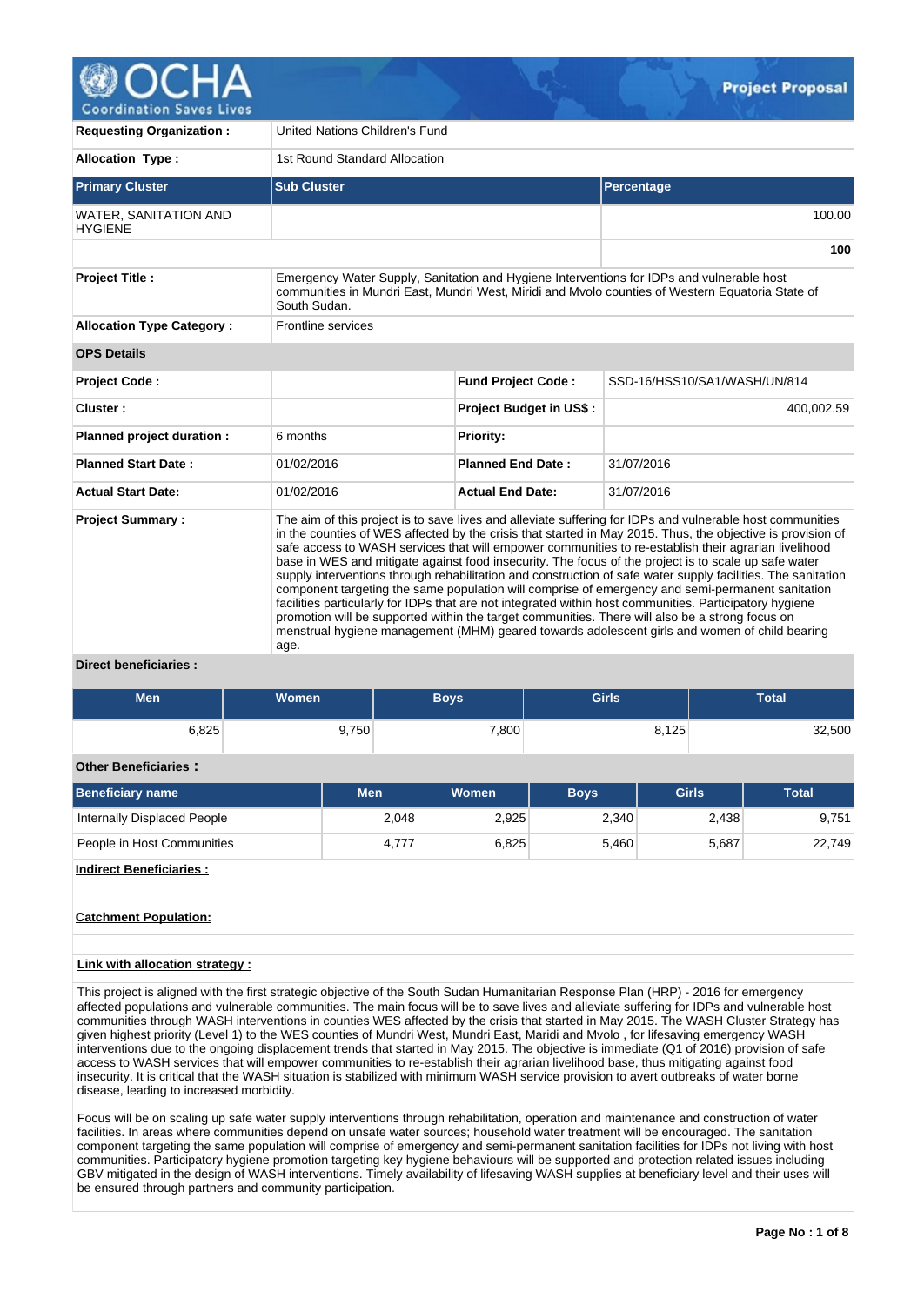## **Sub-Grants to Implementing Partners :**

| <b>Partner Name</b>                                                                                                                    |                             | <b>Partner Type</b> |  | <b>Budget in US\$</b>       |  |  |  |  |  |  |
|----------------------------------------------------------------------------------------------------------------------------------------|-----------------------------|---------------------|--|-----------------------------|--|--|--|--|--|--|
|                                                                                                                                        |                             |                     |  |                             |  |  |  |  |  |  |
| Other funding secured for the same project (to date) :                                                                                 |                             |                     |  |                             |  |  |  |  |  |  |
|                                                                                                                                        | <b>Other Funding Source</b> |                     |  | <b>Other Funding Amount</b> |  |  |  |  |  |  |
|                                                                                                                                        |                             |                     |  |                             |  |  |  |  |  |  |
| <b>Organization focal point:</b>                                                                                                       |                             |                     |  |                             |  |  |  |  |  |  |
| <b>Name</b>                                                                                                                            | <b>Title</b>                | Email               |  | Phone                       |  |  |  |  |  |  |
| Lillian Okwirry                                                                                                                        | <b>Chief WASH Section</b>   | lokwirry@unicef.org |  | +211954578417               |  |  |  |  |  |  |
| <b>BACKGROUND</b>                                                                                                                      |                             |                     |  |                             |  |  |  |  |  |  |
| 1. Humanitarian context analysis                                                                                                       |                             |                     |  |                             |  |  |  |  |  |  |
| The Little Death Meeting Accessory (IDMA) accepted Versity Occupa MITO (Take OAC) and Davisation Other Capital Hadrie March 12 Meeting |                             |                     |  |                             |  |  |  |  |  |  |

The Initial Rapid Needs Assessment (IRNA) report of Yambio County, WES (July 2015) and Protection Situation Update Mundri West and East Counties, Western Equatoria State (1 May – 10 December 2015) provided an overview of displaced people from Maridi and Mundri counties seeking refuge in Yambio Town Payam and Bangasu Payam. On 21 May 2015, conflict erupted in Mundri West and spread to Mundri East counties causing death, injury, destruction and the displacement of about 37,901 individuals. By 7 June 2015, conflict erupted in Maridi as a result of long standing tensions between the local crop cultivating community and cattle keepers from the neighbouring states of Lakes and Jonglei resulting in 2,483 people fleeing to Ibba County and 5,216 to Yambio County. Another group of displaced civilians is from Nyaka village and are currently taking living in Kasia village of Bangasu Payam of Yambio County. The IDPs who fled to Yambio are dependent on host communities for shelter and food; who themselves are struggling with the high cost of living. The conflict extended to Yambio County, resulting in over 5,000 IDPs taking refuge in ADRA compound under the protection of UNMISS in December 2015 (UNICEF SS, Internal Report). Though these IDPs have since left the compound, there has been limited humanitarian assistance in the form of safe drinking water through water trucking, provision of temporary sanitation facilities and distribution of soap and water containers in the area; the need for sustainable WASH services cannot be underestimated.

### **2. Needs assessment**

WASH Sector partners and Government authorities reported critical WASH needs in a number of in different locations affected by the conflict in Western Equatoria State which require rehabilitation and upgrading of WASH facilities for IDPs and Host communities and provision of sanitation facilities for the IDPs. In communities hosting IDPs large number of WASH facilities reported to be either nonfunctional or over utilized to cope with the increased pressure in the target locations. Therefore this project will focus on improving water supply and sanitation services in Western Equatoria state which are affected by the recent conflict.

#### **3. Description Of Beneficiaries**

The beneficiaries targeted will be IDPs and host communities from WES particularly the counties of Mundri West, Mundri East, Marid and, Mvolo where the IDPs have to return to the original places of residence.

#### **4. Grant Request Justification**

This allocation round will provide resources in support of the most critical WASH interventions during the dry season at the commencement of the 2016 HRP. The relatively recent crisis in WES has exacerbated WASH service delivery concerns for the entire state. The demand for WASH services is continuously increasing due to the ongoing influx of multiple displaced populations within the different counties of WES; thereby putting pressure on the limited WASH facilities and services provided. The shortage of safe water supplies and basic sanitation due to destruction of WASH facilities as a result of the crisis in WES is increasing the risk of WASH-related disease outbreaks such as acute watery diarrhea (AWD), cholera, typhoid and hepatitis E that will undoubtedly contribute to higher mortality of children under 5.

Allocation of resources to the affected areas of WES will support the initial response phase activities that will complement long term interventions. The planned initial phase activities will also support the IDPs to return to their homes when peace prevails as well as to restart livelihood activities. Most WES communities are agrarian and dependency on aid is generally low. Ensuring that the crisis affected communities have basic WASH services will contribute towards their coping mechanisms in their livelihood activities as they transition from a crisis phase into a recovery phase.

#### **5. Complementarity**

The project will complement the development WASH programme including WASH in Schools and CLTS activities in Western Equatroria State through other funding and contribute for long term increase in water supply coverage through planned rehabilitation and upgrading of water supply facilities.

#### **LOGICAL FRAMEWORK**

#### **Overall project objective**

To provide safe water supply, sanitation and hygiene promotion services including menstrual hygiene management to conflict affected people and vulnerable host communities of all counties of Western Equatoria State (WES).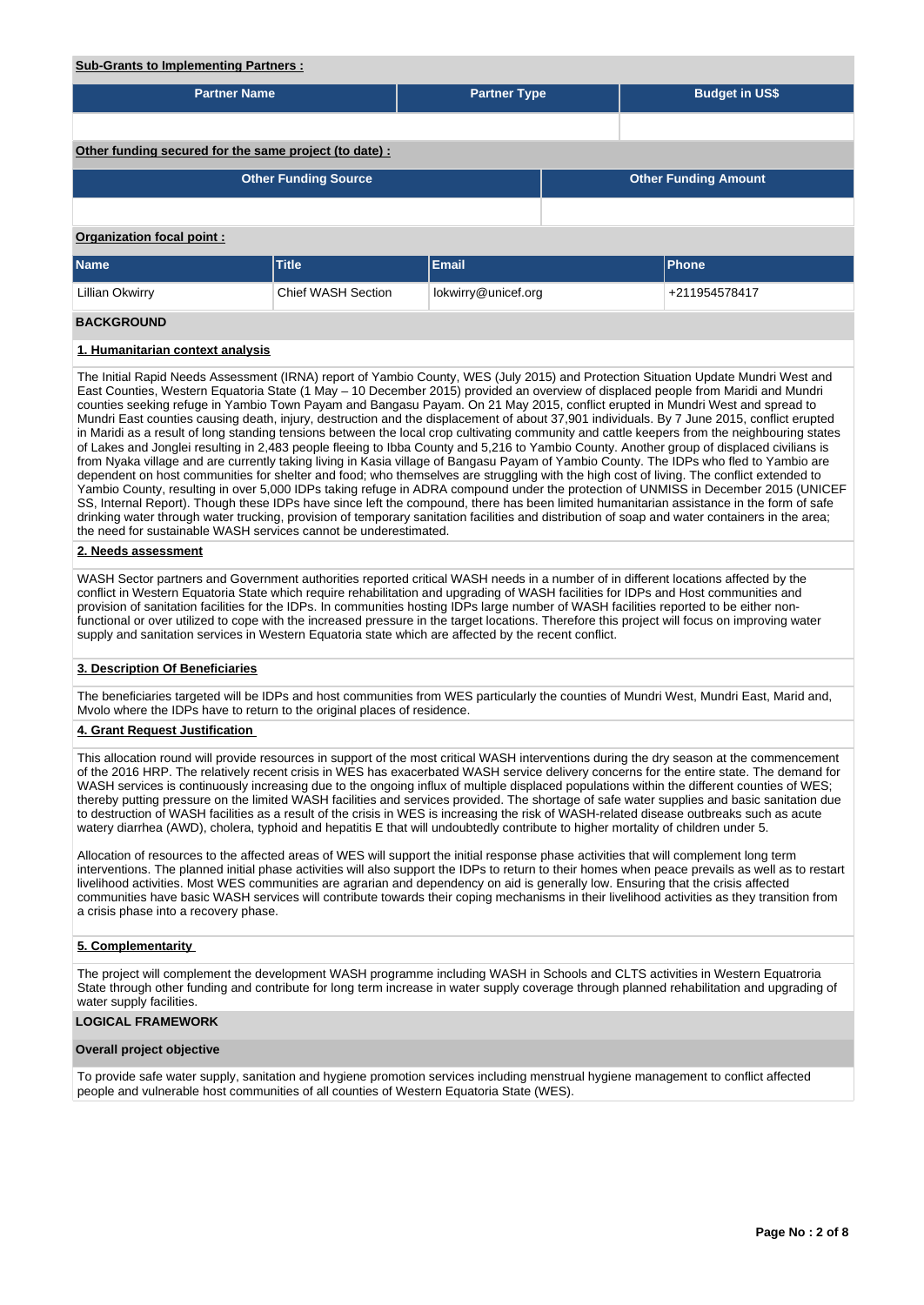|                                                                                                                                                                                                                                                                                                                                                                                                                                          | <b>WATER, SANITATION AND HYGIENE</b>                                                                                                |                                                                                                                                       |            |                                 |             |              |                     |  |  |  |  |
|------------------------------------------------------------------------------------------------------------------------------------------------------------------------------------------------------------------------------------------------------------------------------------------------------------------------------------------------------------------------------------------------------------------------------------------|-------------------------------------------------------------------------------------------------------------------------------------|---------------------------------------------------------------------------------------------------------------------------------------|------------|---------------------------------|-------------|--------------|---------------------|--|--|--|--|
|                                                                                                                                                                                                                                                                                                                                                                                                                                          | <b>Cluster objectives</b>                                                                                                           | <b>Strategic Response Plan (SRP) objectives</b>                                                                                       |            | <b>Percentage of activities</b> |             |              |                     |  |  |  |  |
| (SPHERE)                                                                                                                                                                                                                                                                                                                                                                                                                                 | CO1: Affected populations have timely<br>access to safe and sufficient quantity of<br>water for drinking, domestic use and hygiene  | HRP 2016 SO1: Save lives and alleviate<br>suffering through safe access to services and<br>resources with dignity                     |            |                                 |             |              |                     |  |  |  |  |
| a secure environment                                                                                                                                                                                                                                                                                                                                                                                                                     | CO2: Affected populations are enabled to<br>practice safe excreta disposal with dignity in                                          | HRP 2016 SO1: Save lives and alleviate<br>suffering through safe access to services and<br>resources with dignity                     | 30         |                                 |             |              |                     |  |  |  |  |
| good hygiene                                                                                                                                                                                                                                                                                                                                                                                                                             | CO3: Affected populations have knowledge<br>and appropriate behaviors to prevent and<br>mitigate WASH related diseases and practice | HRP 2016 SO2: Ensure communities are<br>protected, capable and prepared to cope with<br>significant threats                           | 10         |                                 |             |              |                     |  |  |  |  |
| Contribution to Cluster/Sector Objectives : The project supports the Cluster objectives as follows:<br>1. Provision of life saving WASH interventions in areas with new displacement trends.<br>2. Increase activities that focus on improved behavior change to reduce transmission of waterborne diseases and contribute to the reduction<br>of ongoing malnutrition that affects the children under<br>5 years and lactating mothers. |                                                                                                                                     |                                                                                                                                       |            |                                 |             |              |                     |  |  |  |  |
| <b>Outcome 1</b>                                                                                                                                                                                                                                                                                                                                                                                                                         |                                                                                                                                     |                                                                                                                                       |            |                                 |             |              |                     |  |  |  |  |
|                                                                                                                                                                                                                                                                                                                                                                                                                                          | and conflict affected populations in Five counties of WES.                                                                          | Increased access (SPHERE/CCC Standard) to sustainable safe water supplies facilities, sanitation and hygiene services for 32,500 IDPs |            |                                 |             |              |                     |  |  |  |  |
| Output 1.1                                                                                                                                                                                                                                                                                                                                                                                                                               |                                                                                                                                     |                                                                                                                                       |            |                                 |             |              |                     |  |  |  |  |
| <b>Description</b>                                                                                                                                                                                                                                                                                                                                                                                                                       |                                                                                                                                     |                                                                                                                                       |            |                                 |             |              |                     |  |  |  |  |
|                                                                                                                                                                                                                                                                                                                                                                                                                                          | domestic use and personal hygiene.                                                                                                  | Crisis-affected IDPs and host community members in WES have access to a sufficient quality and quantity of safe water supplies for    |            |                                 |             |              |                     |  |  |  |  |
| <b>Assumptions &amp; Risks</b>                                                                                                                                                                                                                                                                                                                                                                                                           |                                                                                                                                     |                                                                                                                                       |            |                                 |             |              |                     |  |  |  |  |
| Assumptions<br>1. There are no further conflicts or political instability that may hinder access to project sites.<br>2. The targeted affected community members, including women, are engaged and actively participate in WASH Committees<br><b>Risks</b><br>1. Risk of WASH infrastructures being destroyed<br>2. Risk of violence/harassment against women using water supply facilities                                              |                                                                                                                                     |                                                                                                                                       |            |                                 |             |              |                     |  |  |  |  |
| <b>Activities</b>                                                                                                                                                                                                                                                                                                                                                                                                                        |                                                                                                                                     |                                                                                                                                       |            |                                 |             |              |                     |  |  |  |  |
| Activity 1.1.1                                                                                                                                                                                                                                                                                                                                                                                                                           |                                                                                                                                     |                                                                                                                                       |            |                                 |             |              |                     |  |  |  |  |
|                                                                                                                                                                                                                                                                                                                                                                                                                                          |                                                                                                                                     | Rehabilitation of 50 broken water points in conflict affected areas and IDP locations in all counties of WES.                         |            |                                 |             |              |                     |  |  |  |  |
| Activity 1.1.2                                                                                                                                                                                                                                                                                                                                                                                                                           |                                                                                                                                     | Establishment and training of 53 community based water management committees and pump attendants for water facilities.                |            |                                 |             |              |                     |  |  |  |  |
| Activity 1.1.3                                                                                                                                                                                                                                                                                                                                                                                                                           |                                                                                                                                     |                                                                                                                                       |            |                                 |             |              |                     |  |  |  |  |
|                                                                                                                                                                                                                                                                                                                                                                                                                                          | Rehabilitate/upgrading of 3 solar motorized boreholes                                                                               |                                                                                                                                       |            |                                 |             |              |                     |  |  |  |  |
| <b>Indicators</b>                                                                                                                                                                                                                                                                                                                                                                                                                        |                                                                                                                                     |                                                                                                                                       |            |                                 |             |              |                     |  |  |  |  |
|                                                                                                                                                                                                                                                                                                                                                                                                                                          |                                                                                                                                     |                                                                                                                                       |            | End cycle beneficiaries         |             |              | <b>End</b><br>cycle |  |  |  |  |
| Code                                                                                                                                                                                                                                                                                                                                                                                                                                     | <b>Cluster</b>                                                                                                                      | <b>Indicator</b>                                                                                                                      | <b>Men</b> | Women                           | <b>Boys</b> | <b>Girls</b> | <b>Target</b>       |  |  |  |  |
| Indicator 1.1.1                                                                                                                                                                                                                                                                                                                                                                                                                          | <b>WATER, SANITATION</b><br><b>AND HYGIENE</b>                                                                                      | Frontline # Number of emergency affected people<br>with access to improved water sources                                              | 6,825      | 9,750                           | 7,80<br>0   | 8,12<br>5    | 32,500              |  |  |  |  |
|                                                                                                                                                                                                                                                                                                                                                                                                                                          | Means of Verification : Biweekly sitreps,<br>Monthly/quarterly partners reports                                                     |                                                                                                                                       |            |                                 |             |              |                     |  |  |  |  |
| Indicator 1.1.2                                                                                                                                                                                                                                                                                                                                                                                                                          | WATER, SANITATION<br><b>AND HYGIENE</b>                                                                                             | Number of solar motorized boreholes rehabilitated                                                                                     |            |                                 |             |              | 3                   |  |  |  |  |
| Contractors works report                                                                                                                                                                                                                                                                                                                                                                                                                 | <b>Means of Verification:</b> Biweekly sitreps<br>Monthly/quarterly partners reports                                                |                                                                                                                                       |            |                                 |             |              |                     |  |  |  |  |
| Indicator 1.1.3                                                                                                                                                                                                                                                                                                                                                                                                                          | <b>WATER, SANITATION</b><br><b>AND HYGIENE</b>                                                                                      | Number of water points rehabilitated                                                                                                  |            |                                 |             |              | 50                  |  |  |  |  |
|                                                                                                                                                                                                                                                                                                                                                                                                                                          | <b>Means of Verification:</b> Biweekly sitreps,<br>Monthly/quarterly partners reports                                               |                                                                                                                                       |            |                                 |             |              |                     |  |  |  |  |

Number of water management committee

members were trained on O&M

**Means of Verification :** Progress reports Field Monitoring reports

Indicator 1.1.4 | WATER, SANITATION AND HYGIENE

53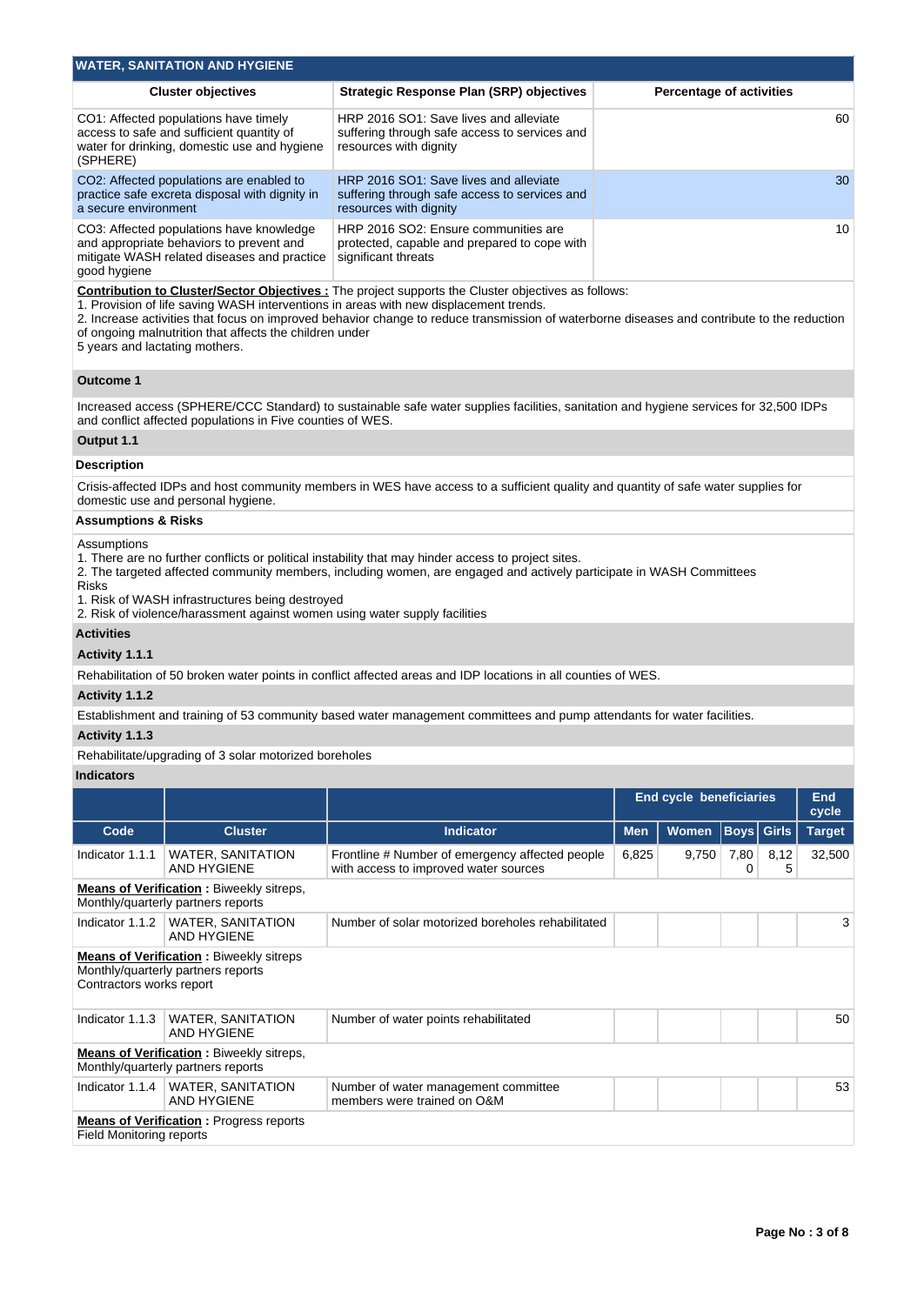## **Outcome 2**

Increased access to sanitation (latrines are for IDPs not living with host communities) and hygiene facilities and services including menstrual hygiene management (for adolescent girls and women) for 11,500 IDPs and conflict-affected populations in the counties of WES.

# **Output 2.1**

## **Description**

Crisis affected IDPs and host communities have access to gender appropriate and secure sanitation (separate latrines for male and female) and hygiene facilities and services supported by environmentally sound waste management services.

### **Assumptions & Risks**

### Assumptions

1.There are no further conflicts or political instability that may hinder access to project sites.

2.The targeted affected community members, including women, are engaged and actively participate in WASH Committees

## Risks

1. Risk of WASH infrastructures being destroyed

2. Risk of violence/harassment against women using sanitation facilities

## **Activities**

**Activity 2.1.1** 

Construction of communal latrines in 100 IDPs not living with host communities.

## **Activity 2.1.2**

Construction and or rehabilitation of 100 bathing facilities in IDPs not living with host communities.

## **Activity 2.1.3**

Conduct Hygiene Promotion Campaigns including MHM knowledge dissemination and distribute soap to complement hand washing practices.

## **Indicators**

|                                                                           |                                                                                      |                                                                                                                                                                                                                                        |            | <b>End cycle beneficiaries</b> |             |              |               |  |
|---------------------------------------------------------------------------|--------------------------------------------------------------------------------------|----------------------------------------------------------------------------------------------------------------------------------------------------------------------------------------------------------------------------------------|------------|--------------------------------|-------------|--------------|---------------|--|
| Code                                                                      | <b>Cluster</b>                                                                       | <b>Indicator</b>                                                                                                                                                                                                                       | <b>Men</b> | <b>Women</b>                   | <b>Boys</b> | <b>Girls</b> | <b>Target</b> |  |
| Indicator 2.1.1                                                           | <b>WATER, SANITATION</b><br><b>AND HYGIENE</b>                                       | Number of people who received soap and hygiene<br>messages on prevention of AWD/Cholera                                                                                                                                                |            |                                |             |              | 11,500        |  |
|                                                                           | Means of Verification: Biweekly sitreps,<br>Monthly/quarterly partners reports       |                                                                                                                                                                                                                                        |            |                                |             |              |               |  |
| Indicator 2.1.2                                                           | <b>WATER, SANITATION</b><br><b>AND HYGIENE</b>                                       | Frontline # of emergency affected people enabled<br>to safely dispose of excreta in an emergency<br>setting                                                                                                                            | 950        | 1,650                          | 1,15<br>0   | 1,25<br>0    | 5,000         |  |
|                                                                           | <b>Means of Verification:</b> Biweekly sitreps<br>Monthly/quarterly partners reports |                                                                                                                                                                                                                                        |            |                                |             |              |               |  |
|                                                                           | Indicator 2.1.3   WATER, SANITATION<br><b>AND HYGIENE</b>                            | Frontline # of new latrines constructed                                                                                                                                                                                                |            |                                |             |              | 100           |  |
| <b>Field Mission Reports</b>                                              | <b>Means of Verification: Progress Reports</b>                                       |                                                                                                                                                                                                                                        |            |                                |             |              |               |  |
| Indicator 2.1.4                                                           | <b>WATER, SANITATION</b><br><b>AND HYGIENE</b>                                       | Frontline # of bathing shelters constructed                                                                                                                                                                                            |            |                                |             |              | 100           |  |
| <b>Filed Mission Reports</b>                                              | <b>Means of Verification: Progress Reports</b>                                       |                                                                                                                                                                                                                                        |            |                                |             |              |               |  |
| Output 2.2                                                                |                                                                                      |                                                                                                                                                                                                                                        |            |                                |             |              |               |  |
| <b>Description</b>                                                        |                                                                                      |                                                                                                                                                                                                                                        |            |                                |             |              |               |  |
| hygiene management.                                                       |                                                                                      | Adolescent girls and women of child bearing age (both IDPs and affected host communities) have knowledge and supplies for menstrual                                                                                                    |            |                                |             |              |               |  |
| <b>Assumptions &amp; Risks</b>                                            |                                                                                      |                                                                                                                                                                                                                                        |            |                                |             |              |               |  |
| Assumptions<br>supplies.<br><b>Risks</b><br>1. Risk of continued violence | O. Diel. of MUB Augustine beigen leeted                                              | 1. There are no further conflicts or political instability that may hinder access to project sites.<br>2. The targeted adolescent girls and women in the beneficiary communities are receptive to MHM knowledge and the use of the MHM |            |                                |             |              |               |  |

2. Risk of MHM supplies being looted.

2. **Mitigations** 

1. Risk focus planning

2. Protection and GBV mitigation

3. Develop robust warehouse infrastructures

## **Activities**

## **Activity 2.2.1**

Distribute hygiene kits to 3,000 adolescent girls and child bearing age women.

**Activity 2.2.2**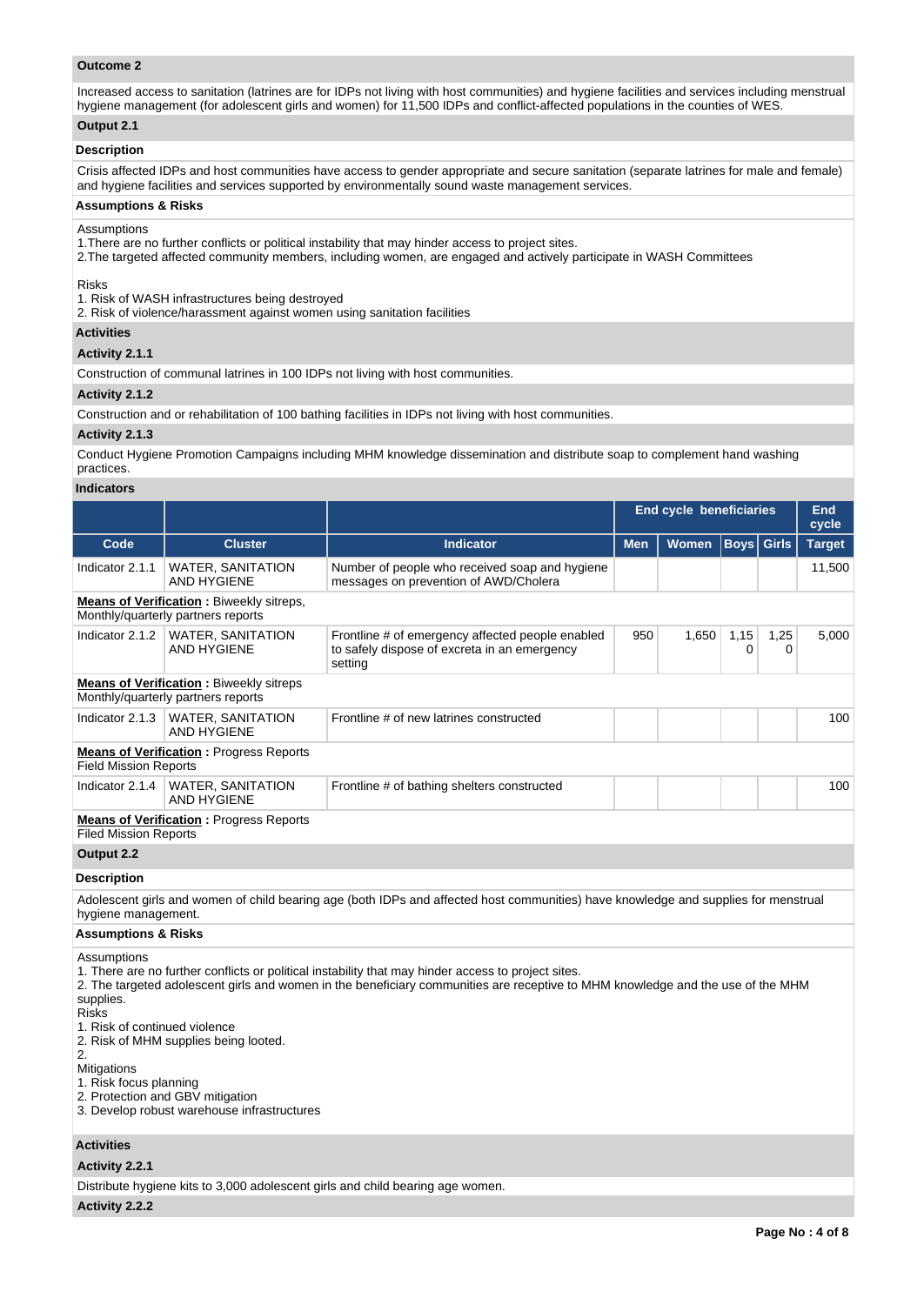## Train 100 Community Hygiene Promoters on MHM.

## **Indicators**

|                                 |                                                                                      |                                                                                                                        |            | <b>End cycle beneficiaries</b> |                   |  | <b>End</b><br>cycle |  |  |  |  |
|---------------------------------|--------------------------------------------------------------------------------------|------------------------------------------------------------------------------------------------------------------------|------------|--------------------------------|-------------------|--|---------------------|--|--|--|--|
| Code                            | <b>Cluster</b>                                                                       | Indicator                                                                                                              | <b>Men</b> | <b>Women</b>                   | <b>Boys Girls</b> |  | <b>Target</b>       |  |  |  |  |
| Indicator 2.2.1                 | <b>WATER, SANITATION</b><br>AND HYGIENE                                              | Number of adolescent girls and women of child<br>bearing age reached with menstrual hygiene<br>knowledge and MHM kits. |            |                                |                   |  | 3.000               |  |  |  |  |
| <b>Means of Verification:</b>   |                                                                                      |                                                                                                                        |            |                                |                   |  |                     |  |  |  |  |
| Indicator 2.2.2                 | <b>WATER, SANITATION</b><br>AND HYGIENE                                              | Frontline # of community based hygiene<br>promoters trained                                                            | 25         | 75                             |                   |  | 100                 |  |  |  |  |
|                                 | <b>Means of Verification: Biweekly sitreps</b><br>Monthly/quarterly partners reports |                                                                                                                        |            |                                |                   |  |                     |  |  |  |  |
| <b>Additional Targets: None</b> |                                                                                      |                                                                                                                        |            |                                |                   |  |                     |  |  |  |  |

# **M & R**

## **Monitoring & Reporting plan**

UNICEF will have two National staff monitoring the project in full time basis who will be regularly visiting the project site and over look the implementation of the WASH services planned by this project. In addition UNICEF Country Office Staff (Emergency WASH Specialist and M&E Consultant) will be providing technical support and an over site of the project implementation. The project will be reporting Mid Term Progress and final narrative and financial reports through the GMS system as per the requirements of CHF after the report compiled by the project staff reviewed and cleared at different levels within UNICEF WASH section and Deputy Representative office. In addition UNICEF WASH Section is responsible for ensuring regular monitoring and evaluation of this project, with a view to ensuring the efficient utilization of resources as well as accountability, transparency and integrity. Staff based in the field provide on-going monitoring of activities through regular interactions with other partners and local Government entities (as applicable). There is regular communication

between the staff based in the field and Juba to ensure that any issues being faced are resolved as soon as possible. Regular discussions on achievements, opportunities and challenges of the project will be discussed in weekly section meetings in order to ensure timely implementation of the project.

## **Workplan**

| <b>Activity description</b>                                                                                                                            | Year | ъ | $\overline{2}$ | 3        |          | 5            | 6.                      | 7                       | 8 | $\overline{9}$ | 110 11 11 12 |  |
|--------------------------------------------------------------------------------------------------------------------------------------------------------|------|---|----------------|----------|----------|--------------|-------------------------|-------------------------|---|----------------|--------------|--|
| Activity 1.1.1: Rehabilitation of 50 broken water points in conflict affected areas and<br>IDP locations in all counties of WES.                       | 2016 |   | X              | X        | X        | X            |                         |                         |   |                |              |  |
| Activity 1.1.2: Establishment and training of 53 community based water<br>management committees and pump attendants for water facilities.              | 2016 |   | X              |          |          | X            | X                       |                         |   |                |              |  |
| Activity 1.1.3: Rehabilitate/upgrading of 3 solar motorized boreholes                                                                                  | 2016 |   |                |          |          | X            | $\overline{\mathsf{x}}$ | X                       |   |                |              |  |
| Activity 2.1.1: Construction of communal latrines in 100 IDPs not living with host<br>communities.                                                     | 2016 |   | $\times$       | X.       | X        | X            |                         |                         |   |                |              |  |
| Activity 2.1.2: Construction and or rehabilitation of 100 bathing facilities in IDPs not<br>living with host communities.                              | 2016 |   | X              | ΙX.      | X        | X            |                         |                         |   |                |              |  |
| Activity 2.1.3: Conduct Hygiene Promotion Campaigns including MHM knowledge<br>dissemination and distribute soap to complement hand washing practices. | 2016 |   | $\times$       | <b>X</b> | $\times$ | <sup>X</sup> | $\mathsf{X}$            | $\mathsf{I} \mathsf{X}$ |   |                |              |  |
| Activity 2.2.1: Distribute hygiene kits to 3,000 adolescent girls and child bearing<br>age women.                                                      | 2016 |   |                | X        |          | Χ            |                         |                         |   |                |              |  |
| Activity 2.2.2: Train 100 Community Hygiene Promoters on MHM.                                                                                          | 2016 |   |                | X        |          |              | Χ                       |                         |   |                |              |  |

## **OTHER INFO**

# **Accountability to Affected Populations**

To integrate accountability for the beneficiaries the UNICEF WASH programme closely work with communities from project initiation, implementation and monitoring of results. UNICEF and its implementing partners will ensure that active community consultations are conducted on designing of the facilities, selection of locations for WASH structures and establishing of management structures. Regular field and onsite monitoring and coaching will be provided and UNICEF will also undertake internal and external reviews of its performance. Financial accountability will be delivered in line with UN HACT Assurance systems.During the implementation, the project will engage beneficiaries in project implementation.

## **Implementation Plan**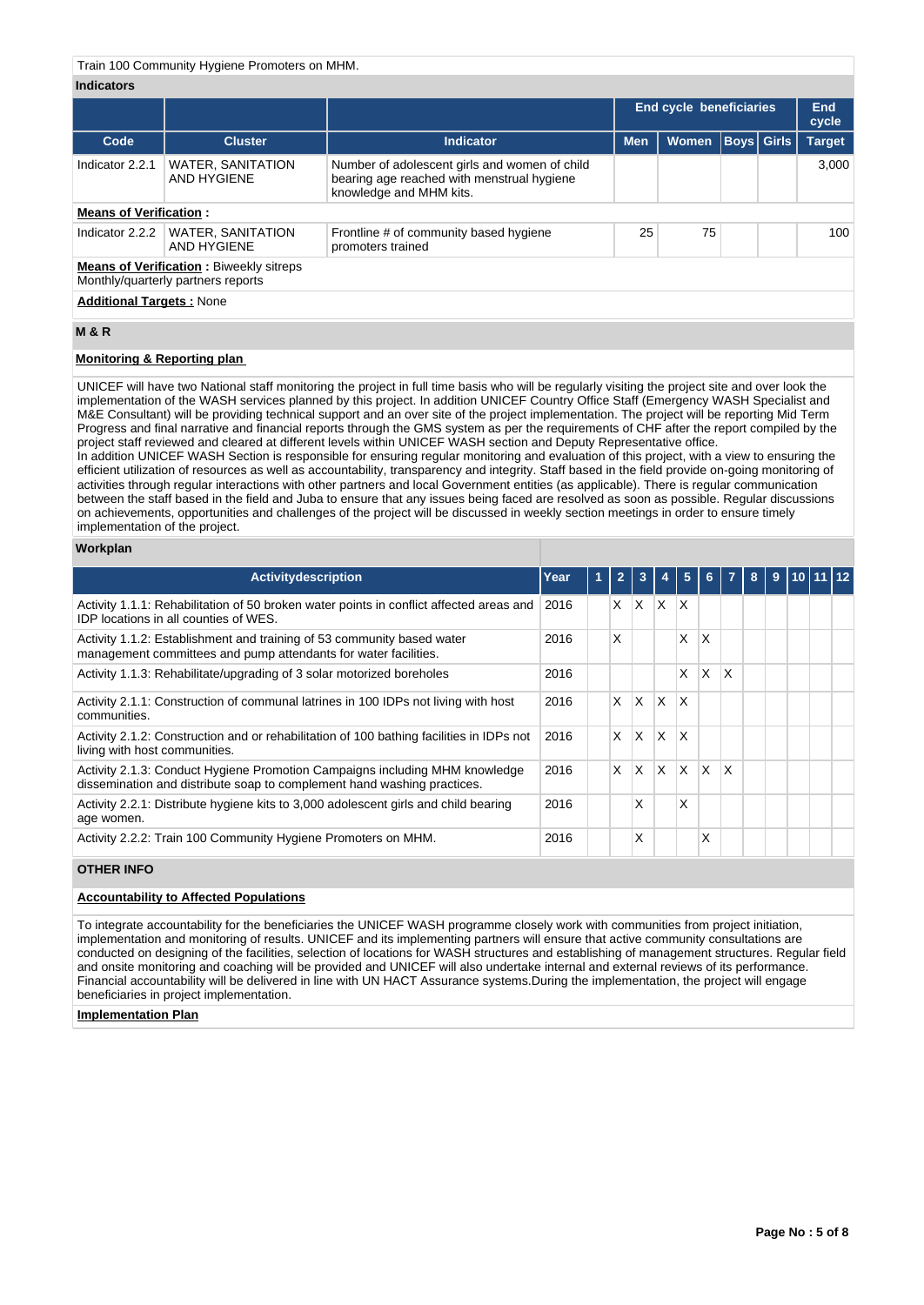The project will be implemented by direct implementation of UNICEF by engaging private sector contractors and local Government offices at State and County level with a very close implementation monitoring by UNICEF WASH Staff who are based in Yambio and Juba. The water supply construction and rehabilitation components will be implemented by using local contractors who have previous experience in implementing similar rehabilitation and upgrading works with UNICEF and other partners.

The sanitation and hygiene promotion activities will mainly implemented by identifying and engaging skilled labors from the beneficiary communities and local CBOs. UNICEF has an intensive experience in capacity building of local artisans and CBOs in different emergency interventions in South Sudan and the sanitation and hygiene component of this project will also be implemented in line with its policy through CBOs and local artisans who will be identified at the initial stage of the project.

The project will also be mobilizing communities to contribute in kind for construction of sanitation facilities where possible. Once the sanitation facilities completed the management and maintenance of the facilities will be handed over to the beneficiaries in order to ensure sustainability after the phasing out of the project.

### **Coordination with other Organizations in project area**

**Name of the organization Areas/activities of collaboration and rationale** 

### **Environment Marker Of The Project**

B: Medium environmental impact with NO mitigation

## **Gender Marker Of The Project**

2a-The project is designed to contribute significantly to gender equality

## **Justify Chosen Gender Marker Code**

Consideration will be taken to mitigate against the risk of gender based violence arising as a result of the WASH services being provided in the targeted areas of WES. Dignity of women and girls will be maintained by providing secure and appropriately located gender segregated sanitation facilities. Implementing partners will be trained on issues related to gender based violence (GBV) relevant to WASH sector. A protection monitoring checklist will be provided for hygiene promoters and WASH staff for checking WASH facilities through a gender lens and implement recommendations. Menstrual health management (MHM) will be given a high priority in this project considering its impact on women's lives especially when it comes to protecting their dignity. As such female hygiene promoters will also have focused training on MHM and the proper use of MHM kits so that they can pass on the knowledge to adolescent girls and women of child bearing age accordingly

## **Protection Mainstreaming**

The conflict in South Sudan has significantly altered community's traditional WASH practices and their inherent coping mechanisms. The taboos around defecation and menstruation and the frequent lack of privacy force women and girls to the toilet or use bathing units under the cover of darkness making them more vulnerable to gender based violence (GBV) and other protection issues. Provision of adequate and gender sensitive WASH facilities planned in the project will contribute to reduce GBV. In South Sudan, as in many societies women are the custodians of household water supply and storage as well as sanitation facilities. Therefore the rehabilitation and upgrading of water supply systems planned by the project will create access to the services in safe location within their villages and IDP camps which increase protection and reduce violence against women and children.

### **Country Specific Information**

## **Safety and Security**

Increased insecurity in Western equatorial State has made humanitarian access challenging. Armed escorts are mandatory in some areas and these needs are taken into consideration planning this project. UNICEF frequently operates in insecure or unpredictable environments, especially for humanitarian assistance related activities. Mechanisms are in place to identify and respond appropriately to changes of circumstances. UNICEF staff in zonal offices are in regular contact with the UNDSS team that advises all programmes on field security issues and any changes in the level of security at a particular location. At the Juba level, UNICEF is in close contact with UNDSS and other UN actors to remain appraised of the security situation and to take necessary mitigating measures

## **Access**

UNICEF in coordination with OCHA and other partners negotiate access to all project locations with all concerned authorities in the country. In addition where road access is not practical air transport is being used for both supply and transportation of staff to target locations.

## **BUDGET**

| Code | <b>Budget Line Description</b>                                                                                |   | D / S Quantity Unit | cost                  | Duration<br><b>Recurran</b><br>ce | $\frac{9}{6}$<br>charged<br>to CHF | <b>Total Cost</b> |
|------|---------------------------------------------------------------------------------------------------------------|---|---------------------|-----------------------|-----------------------------------|------------------------------------|-------------------|
|      | <b>Staff and Other Personnel Costs</b>                                                                        |   |                     |                       |                                   |                                    |                   |
| 1.1  | <b>WASH Officers cost</b>                                                                                     | D |                     | $2 \mid 7,186$<br>.00 | 6                                 | 5000.00<br>%                       | 43,116.00         |
|      | 2 WASH Officers (NOB) each at \$2400 per month for 6 months, 50% charged to CHF. Locations: Yambio and Maridi |   |                     |                       |                                   |                                    |                   |
| 1.2  | <b>WASH Specialist</b>                                                                                        | D |                     | 18,52<br>9.00         | 6                                 | 3000.00<br>%                       | 33,352.20         |
|      |                                                                                                               |   |                     |                       |                                   |                                    |                   |
|      | <b>Section Total</b>                                                                                          |   |                     |                       |                                   |                                    | 76,468.20         |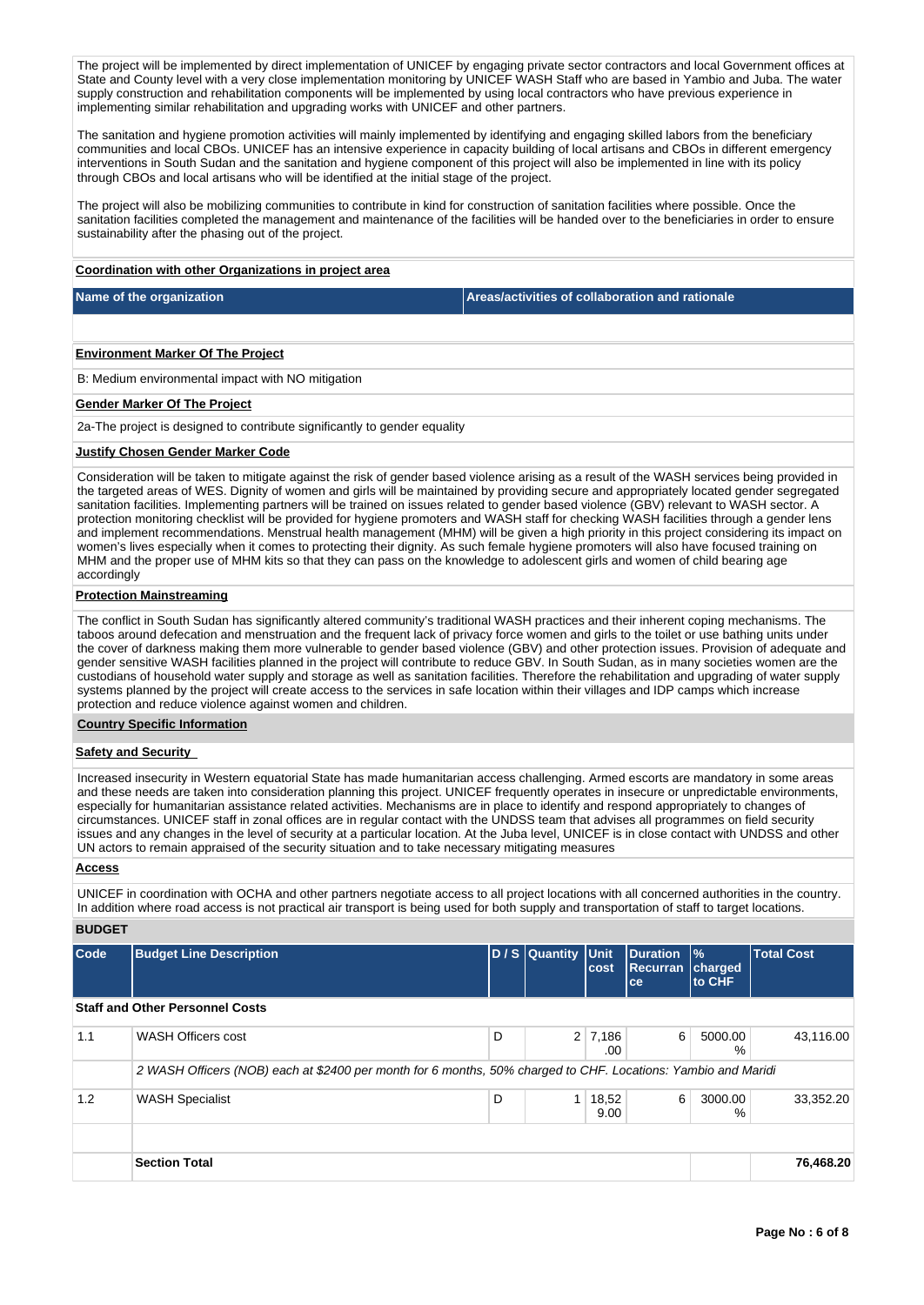|                         | <b>Contractual Services</b>                                                                                                                                                                                                                                                                                                                          |   |                |                  |                |                 |                          |
|-------------------------|------------------------------------------------------------------------------------------------------------------------------------------------------------------------------------------------------------------------------------------------------------------------------------------------------------------------------------------------------|---|----------------|------------------|----------------|-----------------|--------------------------|
| 4.1                     | Rehabilitation of handpumps                                                                                                                                                                                                                                                                                                                          | D |                | 50 1,500<br>.00  | 1 <sup>1</sup> | 10000.00<br>%   | 75,000.00                |
|                         | Rehabilitation of hand pumps each at \$1500 each; 100% charged to CHF. Locations: WES.                                                                                                                                                                                                                                                               |   |                |                  |                |                 |                          |
| 4.2                     | Rehabilitation/upgrading of water points to solar powered<br>motorised systems                                                                                                                                                                                                                                                                       | D |                | 3 24,00<br>0.00  | 1 <sup>1</sup> | 10000.00<br>%   | 72,000.00                |
|                         | Rehabilitation of 3 solar powered motorized water points each at \$24000 at 100% charged to CHF. Locations: WES counties<br>Maridi, Mundri East, Mundri West. The cost included solar pump 3,500 USD, Control Panel 1,500 USD, 10 solar panels for each<br>well 15,000, electric cable 1,500 USD, raiser pipes, fittings and masonry work 2,500 USD, |   |                |                  |                |                 |                          |
| 4.3                     | Training of 53 WASHCOMS                                                                                                                                                                                                                                                                                                                              | D |                | 53 500.0<br>0    | 1 <sup>1</sup> | 10000.00<br>℅   | 26.500.00                |
| 4.4                     | Construction of 100 emergency communal latrines                                                                                                                                                                                                                                                                                                      | D | 100            | 500.0<br>0       | 1 <sup>1</sup> | 10000.00<br>%   | 50,000.00                |
| 4.5                     | Construction of 100 emergency Bathing Units                                                                                                                                                                                                                                                                                                          | D | 100            | 240.0<br>0       | $\mathbf{1}$   | 10000.00<br>%   | 24,000.00                |
| 4.6                     | Hygiene promotion activities including training of 100 hygiene<br>promoters                                                                                                                                                                                                                                                                          | D |                | 3   1,000<br>.00 |                | 6 10000.00<br>% | 18,000.00                |
|                         | <b>Section Total</b>                                                                                                                                                                                                                                                                                                                                 |   |                |                  |                |                 | 265,500.00               |
| <b>Travel</b>           |                                                                                                                                                                                                                                                                                                                                                      |   |                |                  |                |                 |                          |
| 5.1                     | Domestic flight costs                                                                                                                                                                                                                                                                                                                                | D | $\mathbf{1}$   | 400.0<br>0       |                | 6 10000.00<br>% | 2,400.00                 |
|                         | Flight costs @ \$400 return for Juba CO office staff travelling to WES to support FO staff. One trip per month                                                                                                                                                                                                                                       |   |                |                  |                |                 |                          |
| 5.2                     | Road travel costs                                                                                                                                                                                                                                                                                                                                    | D | 1 <sup>1</sup> | 1,000<br>.00     |                | 6 10000.00<br>℅ | 6,000.00                 |
|                         | Road travel cost (fuel, vehicle maintenance etc.) for supervision and monitoring field trips to projects sites in WES @ \$1000 per<br>trip. One trip each month                                                                                                                                                                                      |   |                |                  |                |                 |                          |
|                         | <b>Section Total</b>                                                                                                                                                                                                                                                                                                                                 |   |                |                  |                |                 | 8,400.00                 |
|                         | <b>General Operating and Other Direct Costs</b>                                                                                                                                                                                                                                                                                                      |   |                |                  |                |                 |                          |
| 7.1                     | Cross sectoral operating costs                                                                                                                                                                                                                                                                                                                       | D | 1              | 3,911<br>.00     |                | 6 10000.00<br>% | 23,466.00                |
|                         | <b>Section Total</b>                                                                                                                                                                                                                                                                                                                                 |   |                |                  |                |                 | 23,466.00                |
|                         |                                                                                                                                                                                                                                                                                                                                                      |   |                |                  |                |                 |                          |
| <b>SubTotal</b>         |                                                                                                                                                                                                                                                                                                                                                      |   | 315.00         |                  |                |                 | 373,834.20<br>373,834.20 |
| Direct<br>Support       |                                                                                                                                                                                                                                                                                                                                                      |   |                |                  |                |                 |                          |
| <b>PSC Cost</b>         |                                                                                                                                                                                                                                                                                                                                                      |   |                |                  |                |                 |                          |
| <b>PSC Cost Percent</b> |                                                                                                                                                                                                                                                                                                                                                      |   |                |                  |                |                 | 7%                       |
| <b>PSC Amount</b>       |                                                                                                                                                                                                                                                                                                                                                      |   |                |                  |                |                 | 26,168.39                |
| <b>Total Cost</b>       |                                                                                                                                                                                                                                                                                                                                                      |   |                |                  |                |                 | 400,002.59               |
|                         | <b>Grand Total CHF Cost</b>                                                                                                                                                                                                                                                                                                                          |   |                |                  |                |                 | 400,002.59               |